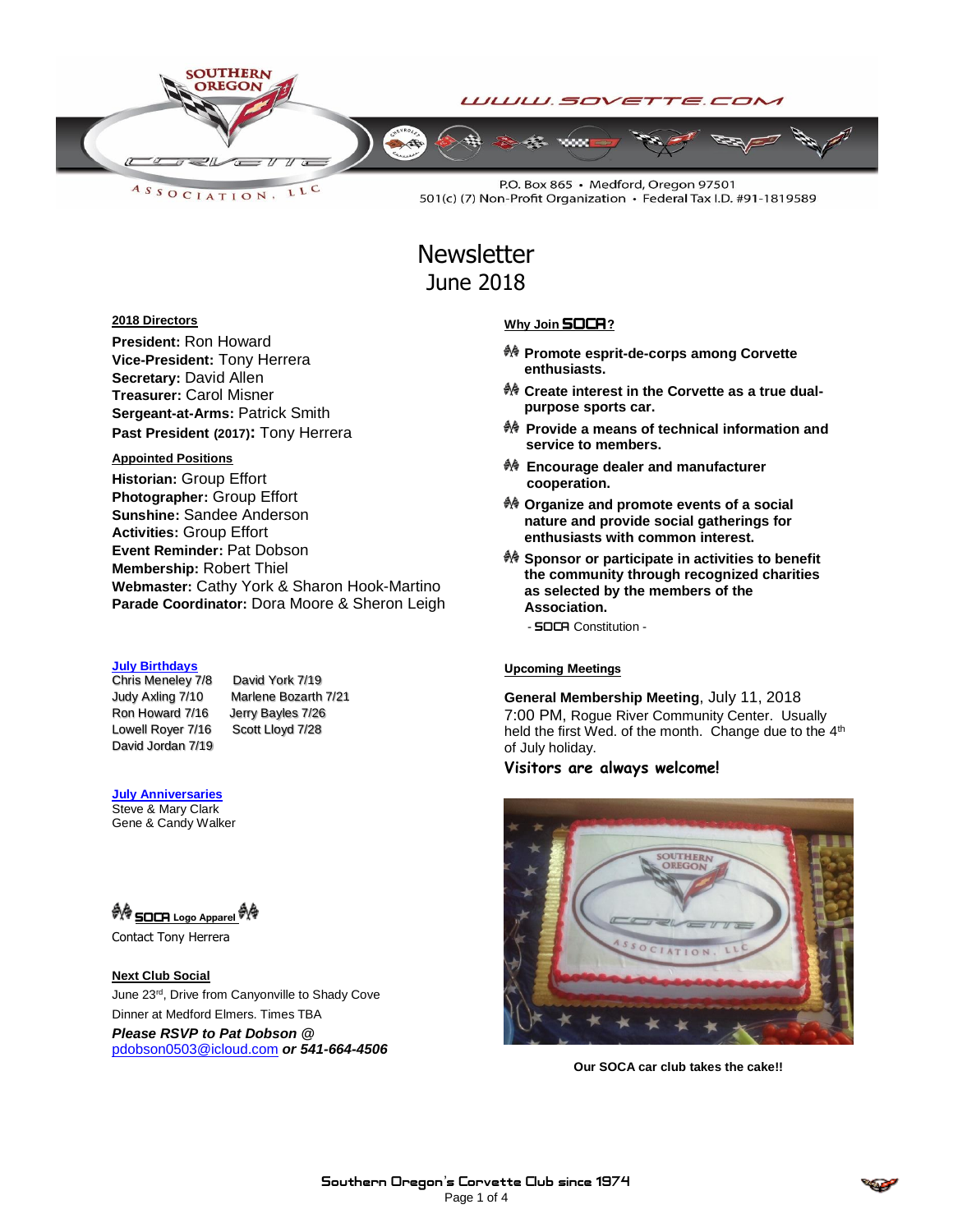June 16th, Medford Cruise Classic Car Show, (Medford Cruise) Details at www.medfordcruise.org

June 23th, SOCA Social. Drive and dinner. The drive will be from Canyonville to Shady Cove. Dinner will be at Elmer's Restaurant in Medford. Times TBA

June 30th, Rooster Crow Parade. This IS a candy throw. Times & lunch location TBA.

July 4th, (THIS IS A WEDNESDAY), Eagle Point Parade. This IS a candy throw. NOTE: We are working on a convenient exit strategy.

July 7th, Roseburg-Canyonville Graffiti Night Cruise. Details at GraffitiWeekend.com

July 21st, SOCA Social. Drive and dinner. Details TBA.

August 4th, Drive to Loon Lake. This is a beautiful lake 20 miles east of Reedsport off highway 38. It boasts one of the finest campgrounds with a warm, sandy beach.

August 18th, SOCA Social. Drive and dinner. Details TBA.

September 1st, Diamond Lake End of Summer Celebration. Details TBA.

September 8th, Cars & Coffee Corvette Event in Wilsonville. Details TBA

September 15<sup>th</sup>, Sigel Show & Shine. Details TBA

September 22th, SOCA Social. Drive & dinner. Details TBA

October 6th, 28th Annual Sea Cruise Car Show in Crescent City. Details TBA

October 20th, SOCA Social, Details TBA

November 17th, SOCA Social, TBA.

December 1st, Grants Pass Christmas Parade. Detail TBA

December 8th, SOCA Christmas Party at Taprock restaurant in the Evergreen room in Grants Pass @ 6:00pm. Details TBA.

For additional events, information and links, go to the S.O.C.A. website Events Page <http://www.sovette.com/default.asp?pg=activities>

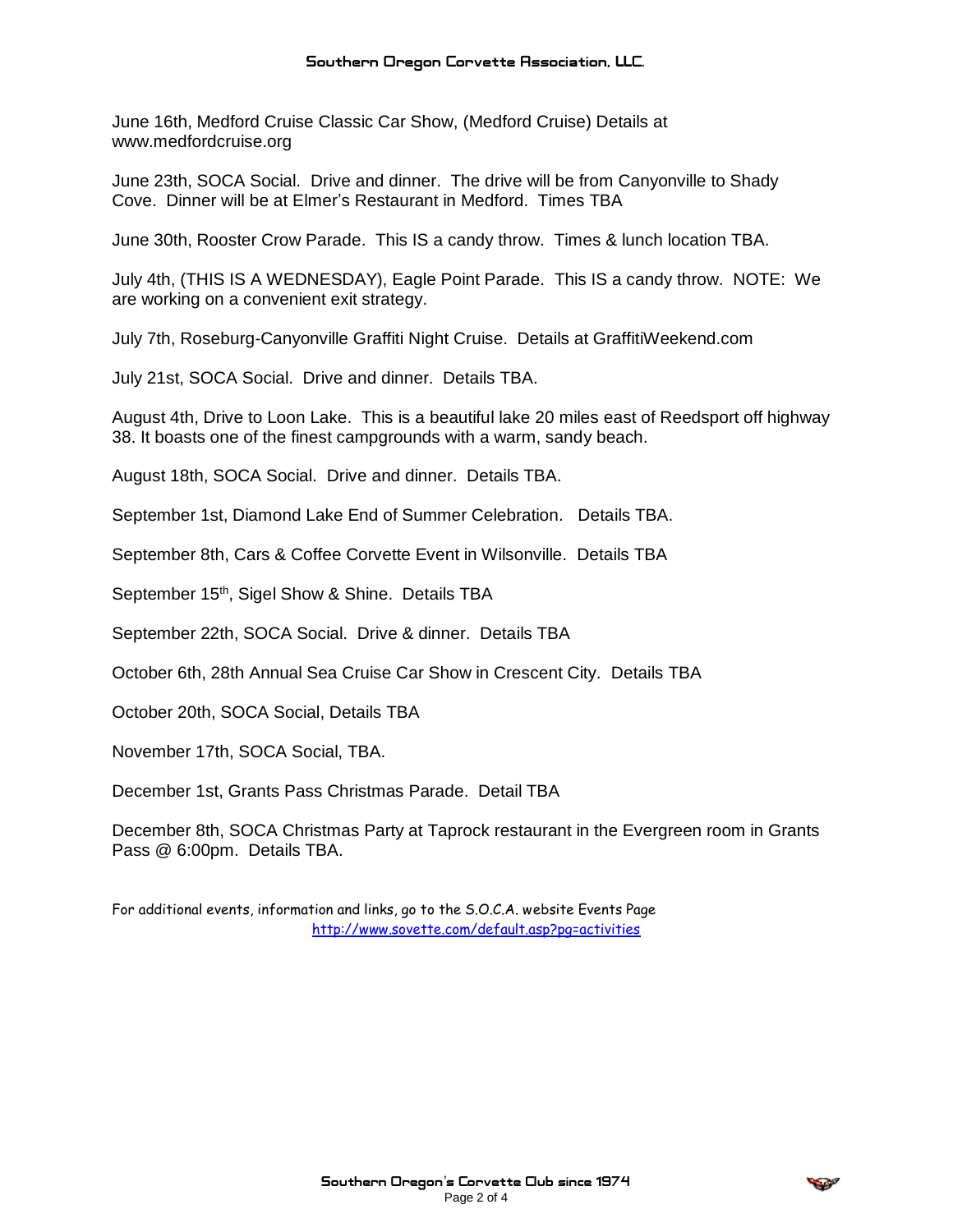

## 1985-1988 GTP Corvette Racer

Proof There's No Substitute for Racing Development - K. Scott Teeters, Dec 10, 2015

Race car development has always moved at a steady and swift pace. The best race cars become outdated, even though they might look like 200-mph machines while sitting still in the pits. Such was the case with the GTP Corvette. During the mid-to-late '80s, it was the hottestlooking and often the best qualifying car in the GTP series. But under its swoopy skin was an outdated chassis.

In the early '80s,

Chevrolet wanted to promote its V-6 racing engine, so they installed one in a Lola T-600 car raced by Ted Fields' Interscope team. The turbocharged Lola was a real rocket and showed serious promise. Chevrolet wanted some of this action, but the Lola didn't look anything like a Chevy. Needing brand identity, the Chevrolet styling group had stylist Randy Whitten design a new front end that looked like the new C4 Corvette, but kept the rest of the Lola's aerodynamics.

A fullsize rolling car was shown in mid-1983 and got a lot of interest. Two Lola commissioned cars were completed in March 1984, but sat dormant for a year until Hendrick Motorsports and GM's Goodwrench signed on as sponsors in 1985. All told, seven Lola cars were built as GTP Corvettes. In four seasons the cars won two races and took seven pole positions. They were extremely fast and competitive as long as they didn't break. The car's basic structure was originally designed in the late '70s for engines producing around 600 hp. The turbocharged V-6 Chevy engine made 900 hp in the 1,950-pound car! Consequently, everything was constantly being updated.

Aside from the brutish engine that the drivers loved, there was nothing extraordinary about the car. The rear suspension used a standard Indy-type, pushrod shock system attached to the gearbox, and the front suspension was mounted to the monocoque Kevlar and aluminum honeycomb chassis. In 1987, one of the cars was fitted with an active suspension setup from a Lotus Grand Prix car. In general, cooling was always a problem and contributed to one of the cars completely burning to the ground in 1988. The GTP Corvette was awesomely fast, and very expensive.

The Corvette GTP story was not unlike the SS Corvette and the Grand Sport. On paper, the car looked like it should have been a solid winner, but it lacked the support and development time to really shine. The Corvette GTP was kind of an odd duck in the sense that the car's basic structure (like that of the 1963 Grand Sport) was outdated almost from its beginning. Simply adding more power can get more pole positions and speed records, but then the cars tend to become ticking time bombs, just waiting to let go. There is simply no substitute for nonstop development work. When a racing effort such as this is an on-and-off enterprise, it's hard to develop a following.